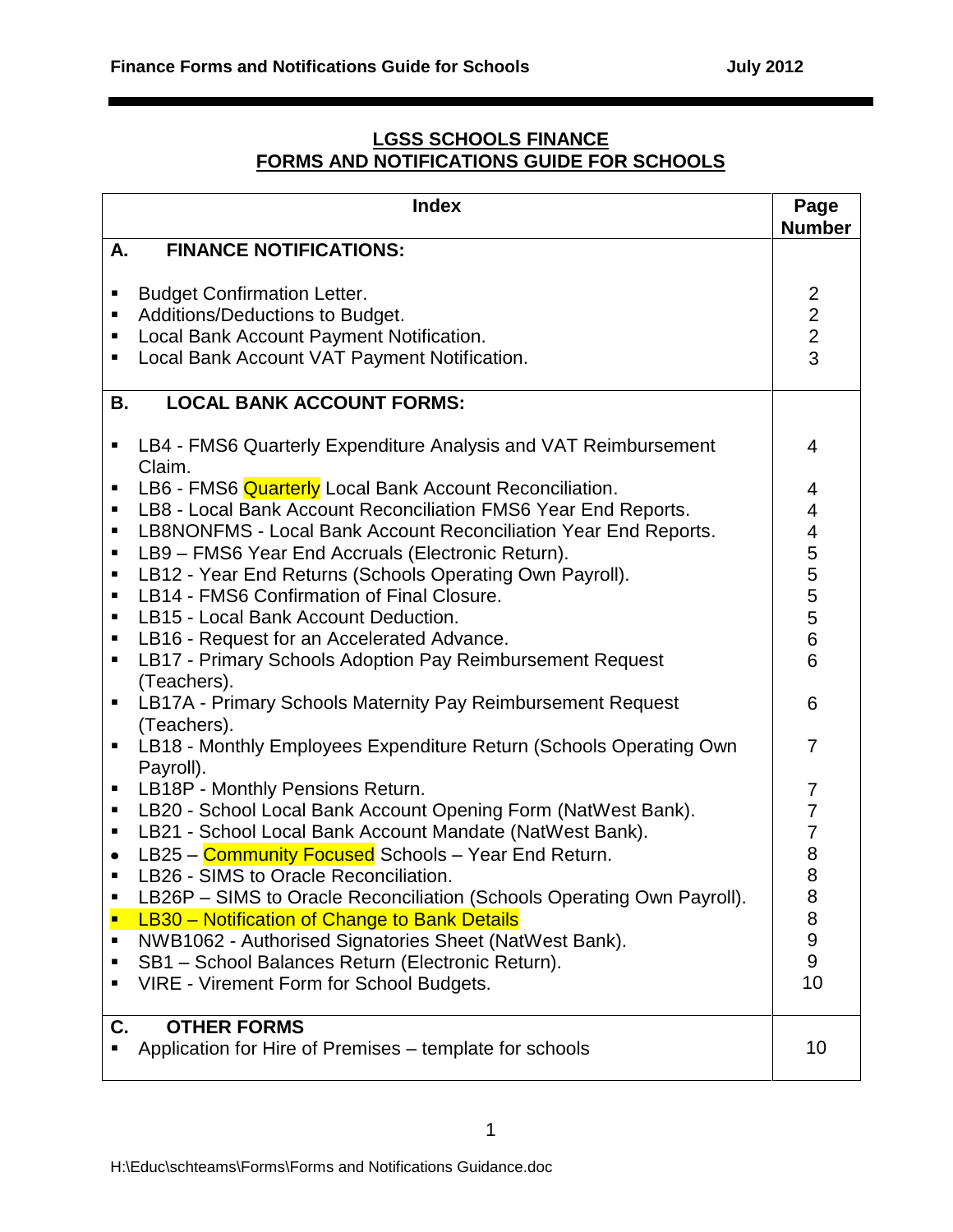# **A. FINANCE NOTIFICATIONS**

#### **Budget Confirmation Letter**

| What are they for?                                 | For LGSS Finance to confirm to schools acceptance of their<br>budget submitted for the appropriate year.                                                                                                          |  |  |  |  |
|----------------------------------------------------|-------------------------------------------------------------------------------------------------------------------------------------------------------------------------------------------------------------------|--|--|--|--|
| How are they completed?                            | By area team staff including notes detailing any changes<br>and reasons for the changes i.e. staff salary budget changes.                                                                                         |  |  |  |  |
|                                                    | Details and instructions will also be given in order for the school<br>to make all the relevant adjustments to their system.                                                                                      |  |  |  |  |
| How is notification sent?                          | This form is then signed and dated by Finance staff and sent to<br>the school concerned by post. Copy retained in school file.                                                                                    |  |  |  |  |
| <b>Additions/Deductions to Budget Notification</b> |                                                                                                                                                                                                                   |  |  |  |  |
| What are they for?                                 | For LGSS Finance to notify schools that they have had an<br>addition/deduction to their budget.                                                                                                                   |  |  |  |  |
| How are they completed?                            | By School Funding Team LGSS Finance on a quarterly basis to<br>produce a mail-merged document using data submitted as a<br>result of budget additions/deductions from various departments.                        |  |  |  |  |
|                                                    | The form details what the budget addition/deduction is<br>relating to and what code it effects, the amount of the<br>transaction and details of the originating officer who instigated<br>the addition/deduction. |  |  |  |  |
| How is notification sent?                          | Via a spreadsheet which is published on the LGSS website.<br>Schools access their own data by entering their DfE number.                                                                                          |  |  |  |  |
| <b>Local Bank Account Payment Notification</b>     |                                                                                                                                                                                                                   |  |  |  |  |
| What are they for?                                 | For LGSS Finance to notify schools of details of advances to<br>the schools local bank account.                                                                                                                   |  |  |  |  |

- How are they completed? By Assistant Schools Financial Advisor using advances spreadsheet - details to include:
	- the date on which the payment will go into the schools local bank account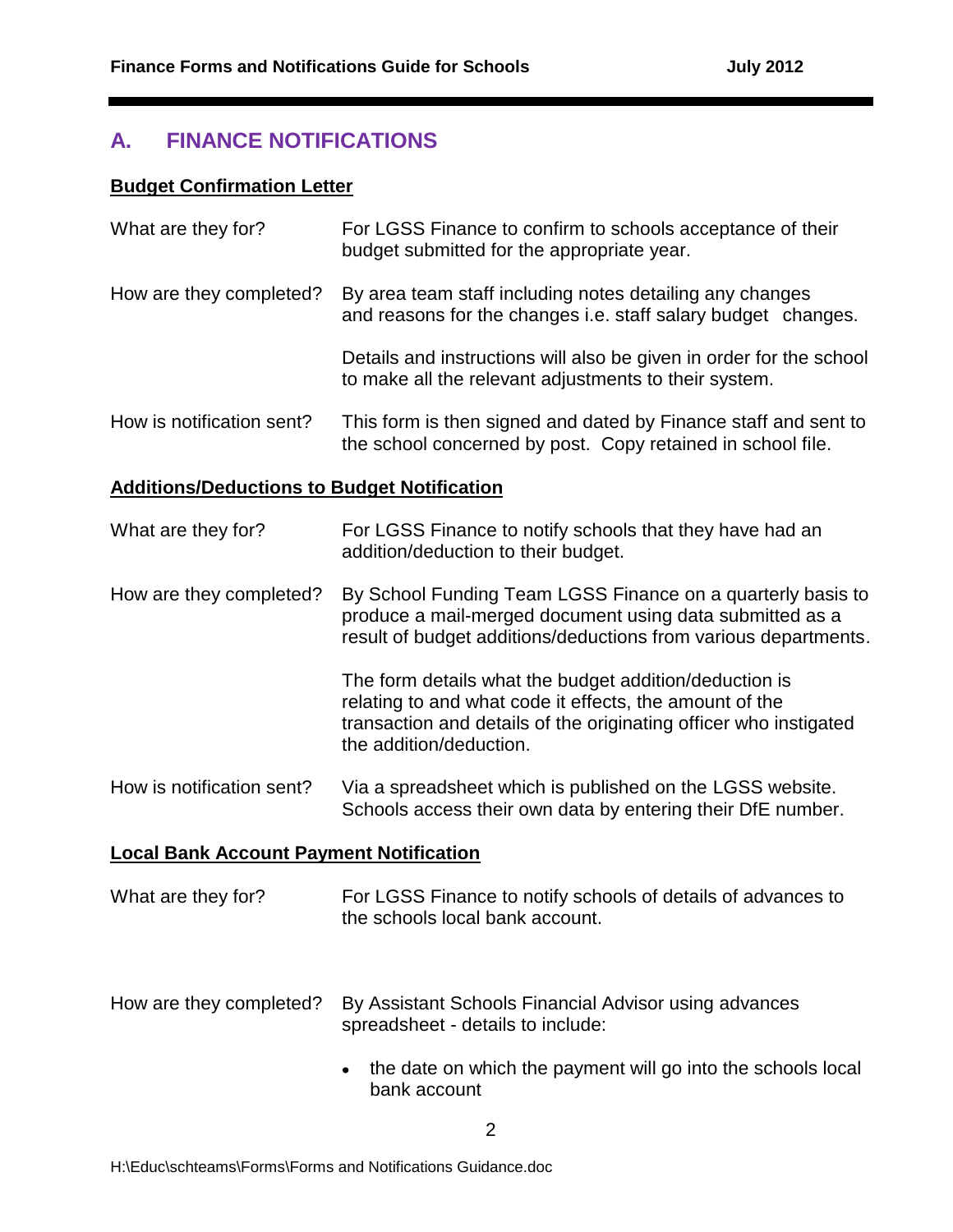|                                                    | the number of the advance<br>$\bullet$<br>a description as to what the advance relates to<br>$\bullet$<br>the amount of the advance<br>$\bullet$<br>Instructions for FMS6 action<br>$\bullet$                                                                                 |
|----------------------------------------------------|-------------------------------------------------------------------------------------------------------------------------------------------------------------------------------------------------------------------------------------------------------------------------------|
| How is notification sent?                          | Form is sent to school concerned by post, copy retained in the<br>school file.                                                                                                                                                                                                |
| <b>Local Bank Account VAT Payment Notification</b> |                                                                                                                                                                                                                                                                               |
| What are they for?                                 | For LGSS Finance to notify schools of details of VAT advances<br>to the schools local bank account.                                                                                                                                                                           |
| How are they completed?                            | By the Schools Financial Advisor using payments spreadsheet<br>details to include:                                                                                                                                                                                            |
|                                                    | the date on which the payment will go into the schools local<br>$\bullet$<br>bank account<br>the number of the advance<br>$\bullet$<br>a description as to what the advance relates to<br>the amount of the advance<br>$\bullet$<br>Instructions for FMS6 action<br>$\bullet$ |
| How is notification sent?                          | Form is sent to school concerned by post, copy retained in the<br>school file.                                                                                                                                                                                                |

# **B. LOCAL BANK ACCOUNT FORMS**

**Note: All standard Local Bank Account Forms are available on the LGSS Finance website. The availability of Year End and other time specific forms will be notified via the LGSS Finance monthly update and/or hard copies issued as required.**

#### **LB4 – FMS6 Quarterly Expenditure Analysis and VAT Reimbursement Claim**

| What are they for?      | For schools to complete a covering letter for the Quarterly<br>Expenditure Analysis and VAT Reimbursement Claim.                                          |  |  |  |  |
|-------------------------|-----------------------------------------------------------------------------------------------------------------------------------------------------------|--|--|--|--|
|                         | Note: This is in addition to the electronic return for which<br>specific instructions will be issued to all schools.                                      |  |  |  |  |
| How are they completed? | Completed, signed and submitted to LGSS Finance by the<br>Bursar/Secretary at the end of each financial quarter together<br>with all FMS6 reports listed. |  |  |  |  |
|                         | Where are they available? From the LGSS Finance website (Forms Library)                                                                                   |  |  |  |  |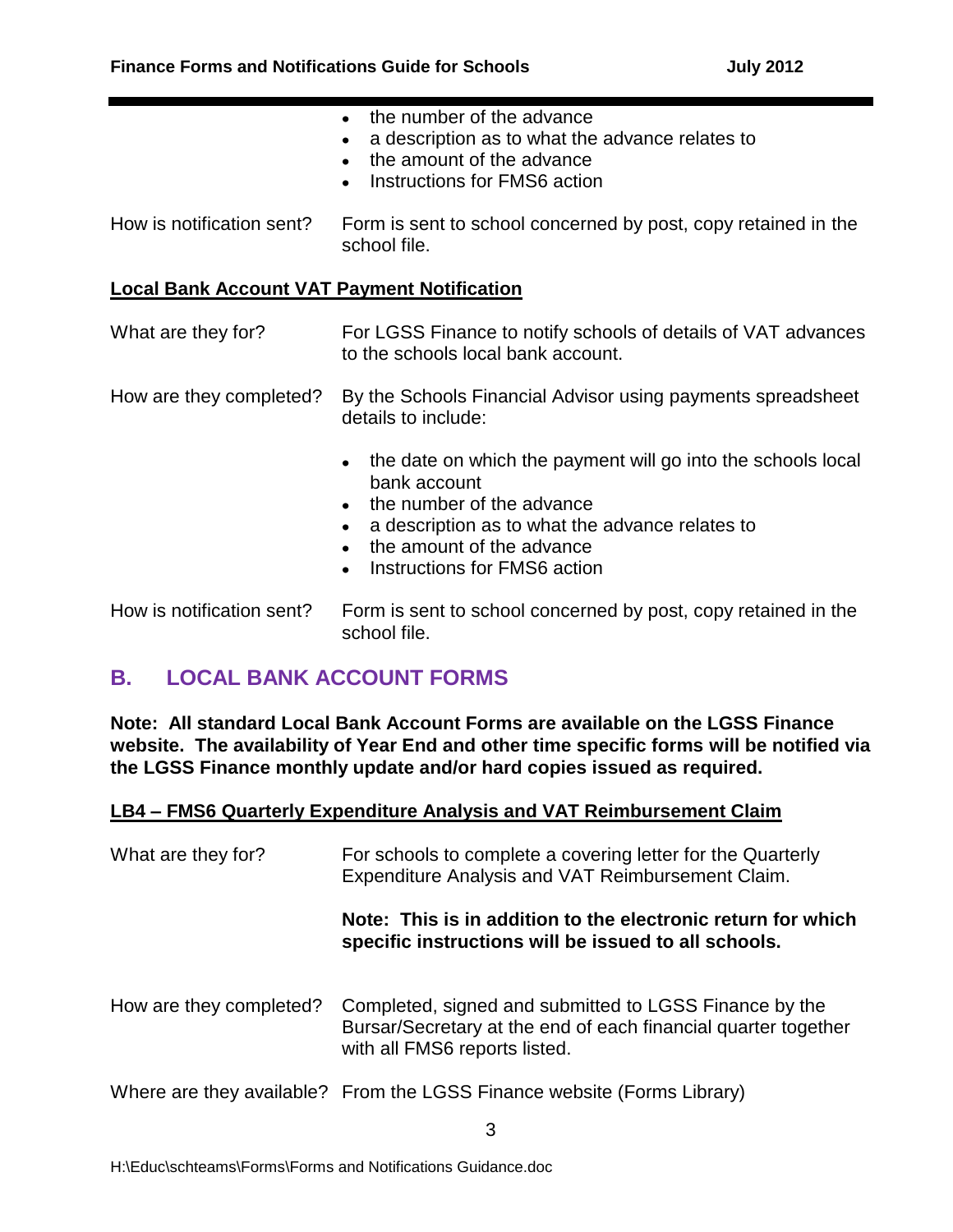#### **LB6 – FMS6 Quarterly Local Bank Account Reconciliation**

| What are they for?      | For schools to complete a covering letter for bank statements<br>and quarterly FMS6 reports in order to prove to LGSS Finance<br>that the schools are balancing their bank accounts on SIMS.                                                                                            |
|-------------------------|-----------------------------------------------------------------------------------------------------------------------------------------------------------------------------------------------------------------------------------------------------------------------------------------|
| How are they completed? | Completed, signed and submitted to LGSS Finance by the<br>Bursar/Secretary by 15 <sup>th</sup> of July, October, January and April<br>with all FMS6 reports listed plus a detailed explanation of why<br>the bank statement and FMS6 statement balance do not match<br>(if applicable). |

Where are they available? From the LGSS Finance website (Forms Library)

## **LB8 - Local Bank Account Reconciliation – FMS6 Year End Reports**

| What are they for? | For schools to complete a covering letter for FMS6 reports<br>relating to Year End financial information as at 31 <sup>st</sup> March |
|--------------------|---------------------------------------------------------------------------------------------------------------------------------------|
|                    | each year.                                                                                                                            |
|                    |                                                                                                                                       |

How are they completed? Completed and submitted to LGSS Finance by the Bursar/Secretary **by 5 th May each year** with all FMS6 reports listed.

Where are they available? Issued with the Year End letter on the LGSS Finance website.

## **LB8NONFMS - Local Bank Account Reconciliation – Year End Reports**

listed.

| What are they for?      | For schools (who do not use FMS6) to complete a covering<br>letter for account reports relating to Year End financial<br>information as at 31 <sup>st</sup> March each year. |  |  |  |
|-------------------------|------------------------------------------------------------------------------------------------------------------------------------------------------------------------------|--|--|--|
| How are they completed? | Completed and submitted to LGSS Schools Finance by the<br>Bursar/Secretary by 5 <sup>th</sup> May each year with all account reports                                         |  |  |  |

Where are they available? Issued with the Year End letter on the LGSS Finance website.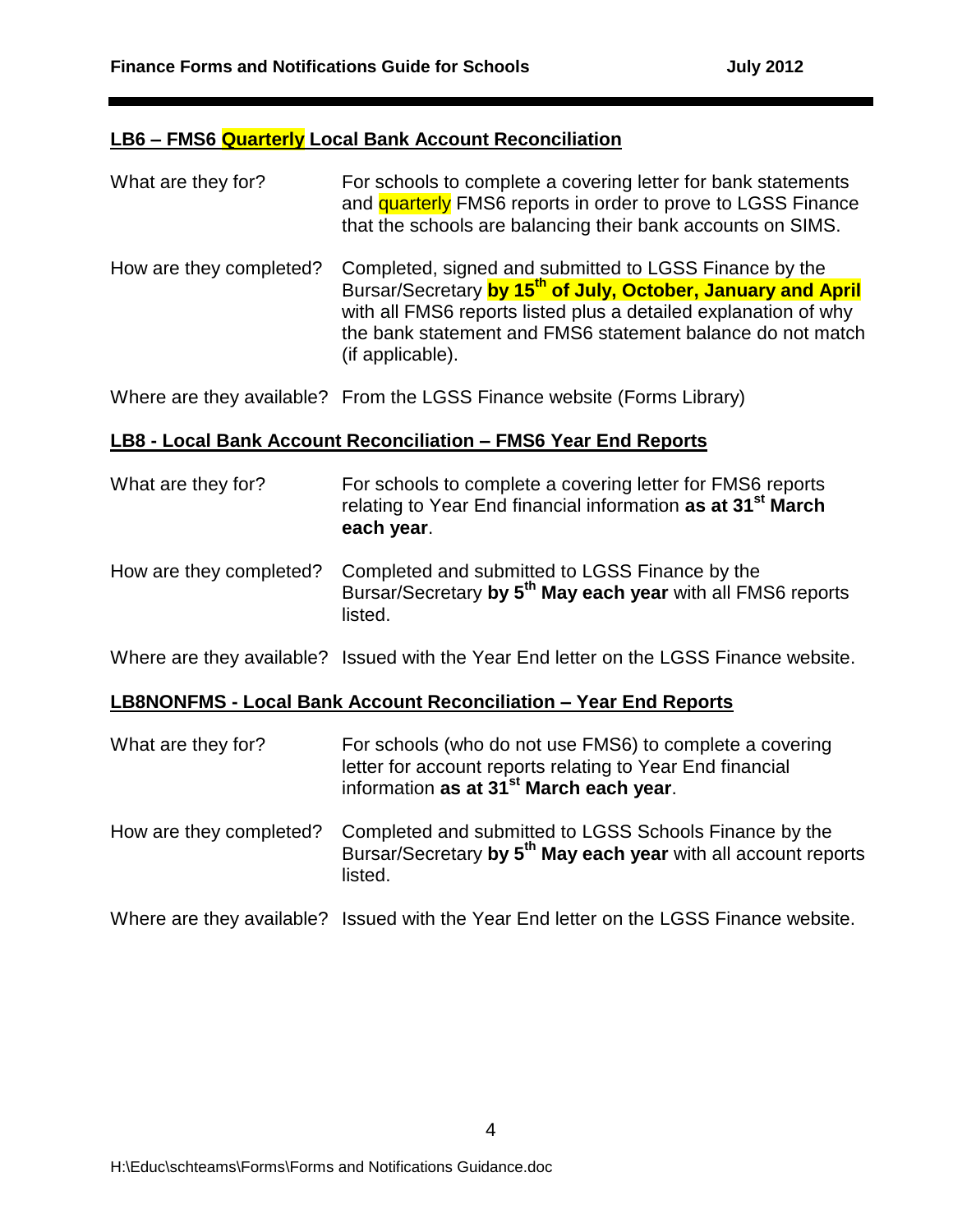#### **LB9S/C/D/I – FMS6 Year End Accruals (Electronic Return)**

| What are they for?      | For schools to notify details of income or expenditure as at 31 <sup>st</sup><br>March each year to be charged to the correct financial year.    |  |  |  |
|-------------------------|--------------------------------------------------------------------------------------------------------------------------------------------------|--|--|--|
| How are they completed? | Excel workbook completed and submitted to LGSS Finance by<br>the Bursar/Secretary as an email attachment by 23 <sup>rd</sup> April<br>each year. |  |  |  |
|                         | Full notes on completion are included in the workbook.                                                                                           |  |  |  |
| Further notes           | This information is then transferred to a journal and the data<br>mirrored onto ERP Oracle.                                                      |  |  |  |
|                         | Where are they available? Issued with the Year End letter on the LGSS Finance website.                                                           |  |  |  |

#### **LB12 – Schools Operating Own Payroll Systems or Using a Payroll Agency other than NCC – Year End Returns**

| What are they for?      | For schools to complete a return of payroll information as at<br>31 <sup>st</sup> March each year relating to Year End Creditors. |  |  |  |
|-------------------------|-----------------------------------------------------------------------------------------------------------------------------------|--|--|--|
| How are they completed? | Completed, signed and submitted to LGSS Finance by the<br>Bursar/Secretary by 30 <sup>th</sup> April each year.                   |  |  |  |
|                         | Where are they available? Issued with the Year End letter on the LGSS Finance website.                                            |  |  |  |

## **LB14 – FMS6 Confirmation of Final Closure**

| What are they for? | For schools to complete a covering letter for FMS6 reports |
|--------------------|------------------------------------------------------------|
|                    | confirming that final closure has been completed.          |

How are they completed? Completed, signed and submitted to LGSS Finance by the Bursar/Secretary with the FMS6 reports listed **by 15 May each year.**

Where are they available? Issued with the Year End letter on the LGSS Finance website.

#### **LB15 - Local Bank Account Deduction**

- What are they for? For LGSS Finance to notify schools when a deduction to the schools bank account is required relating to their local budget.
- How are they completed? By the Assistant Schools Finance Advisor using the clawbacks spreadsheet to include: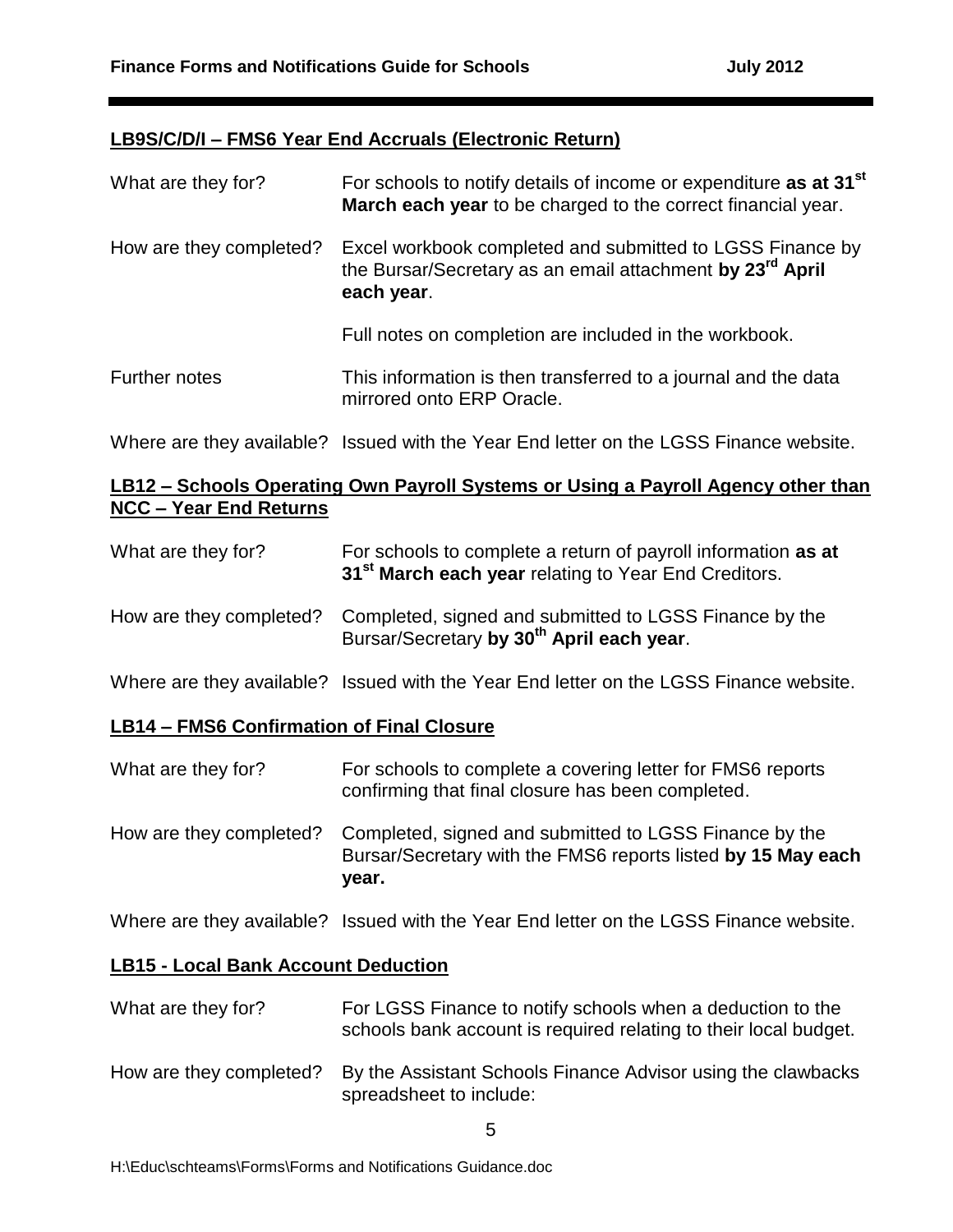- description and amount of the items(s)
- total due
- payment instructions including a deadline for payment
- instructions for FMS6 action
- a tear-off portion to accompany the cheque

The form is signed and forwarded to the school, copy to the school file.

#### **LB16 - Request for an Accelerated Advance**

| What are they for? |  |  |  |  | For schools to complete a request for an accelerated advance<br>and enclose the reports required. |  |  |  |  |  |  |  |
|--------------------|--|--|--|--|---------------------------------------------------------------------------------------------------|--|--|--|--|--|--|--|
|                    |  |  |  |  |                                                                                                   |  |  |  |  |  |  |  |

How are they completed? By the Bursar/Secretary as shown to demonstrate the need for the advance in terms of the projected bank balance shortfall

> The form is then signed and dated by the headteacher and forwarded to LGSS Finance.

Where are they available? On the LGSS Finance website (Forms Library)

#### **LB17 – Primary Schools Maternity Pay Reimbursement Request (Teachers) for Schools operating Own Payroll systems or using a Payroll Agency other than NCC**

| What are they for?      | For schools to complete a return of payroll information to claim<br>back the cost of a teacher on Maternity leave. |
|-------------------------|--------------------------------------------------------------------------------------------------------------------|
| How are they completed? | Completed, signed and submitted to LGSS Finance by<br>Bursar/Secretary by 1st of each month (when applicable).     |

Where are they available? On the LGSS Finance website (Forms Library)

#### **LB17A – Primary Schools Adoption Pay Reimbursement Request (Teachers) for Schools operating Own Payroll systems or using a Payroll Agency other than NCC**

| What are they for?      | For schools to complete a return of payroll information to claim<br>back the cost of a teacher on Maternity leave. |
|-------------------------|--------------------------------------------------------------------------------------------------------------------|
| How are they completed? | Completed, signed and submitted to LGSS Finance by<br>Bursar/Secretary by 1st of each month (when applicable)      |
|                         | Where are they available? On the LGSS Finance website (Forms Library)                                              |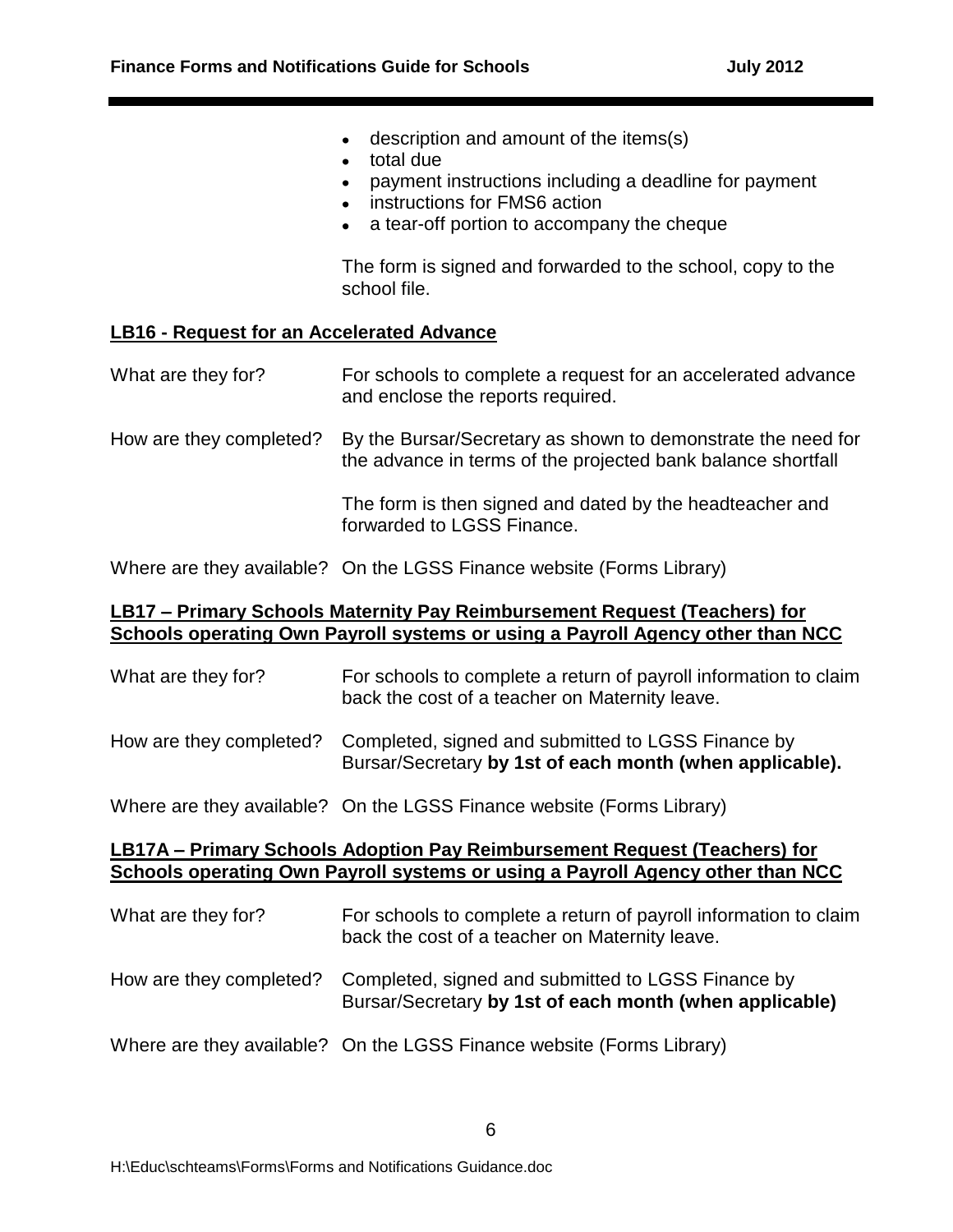## **LB18 – Monthly Employees Expenditure Return (Schools Operating Own Payroll or using a Payroll Agency other than NCC)**

| What are they for?                     | For schools to complete and submit reports of employee<br>expenditure for a specific month.                                                                |
|----------------------------------------|------------------------------------------------------------------------------------------------------------------------------------------------------------|
| How are they completed?                | Completed, signed and submitted to LGSS Finance by<br>Bursar/Secretary by 1st of each month                                                                |
|                                        | Where are they available? On the LGSS Finance website (Forms Library)                                                                                      |
| <b>LB18P - Monthly Pensions Return</b> |                                                                                                                                                            |
| What are they for?                     | For schools who operate their own payroll or use a payroll<br>agency other than NCC to submit a breakdown of pensions<br>expenditure for a specific month. |
| How are they completed?                | Completed, signed and submitted to NCC Payroll by<br>Bursar/Secretary by 1st of each month.                                                                |

Where are they available? On the LGSS Finance website (Forms Library)

#### **LB20 – School Local Bank Account Opening Form (NatWest Bank)**

| What are they for? | For schools to open a bank account with NatWest under the |
|--------------------|-----------------------------------------------------------|
|                    | central bank arrangements arranged by NCC                 |

How are they completed? By the Headteacher and signed by those school staff who are not authorised signatories but are authorised to collect cash and then submitted to LGSS Finance together with LB21 and NWB 1062.

Where are they available? On the LGSS Finance website (Forms Library)

#### **LB21 – School Local Bank Account Mandate (NatWest Bank)**

- What are they for? For schools to notify opening or amending bank mandate details to NatWest.
- How are they completed? By the Headteacher and signed by authorised signatories to be submitted to:
	- LGSS Finance (if opening new account)  $\bullet$ or
	- direct to bank if amending current mandate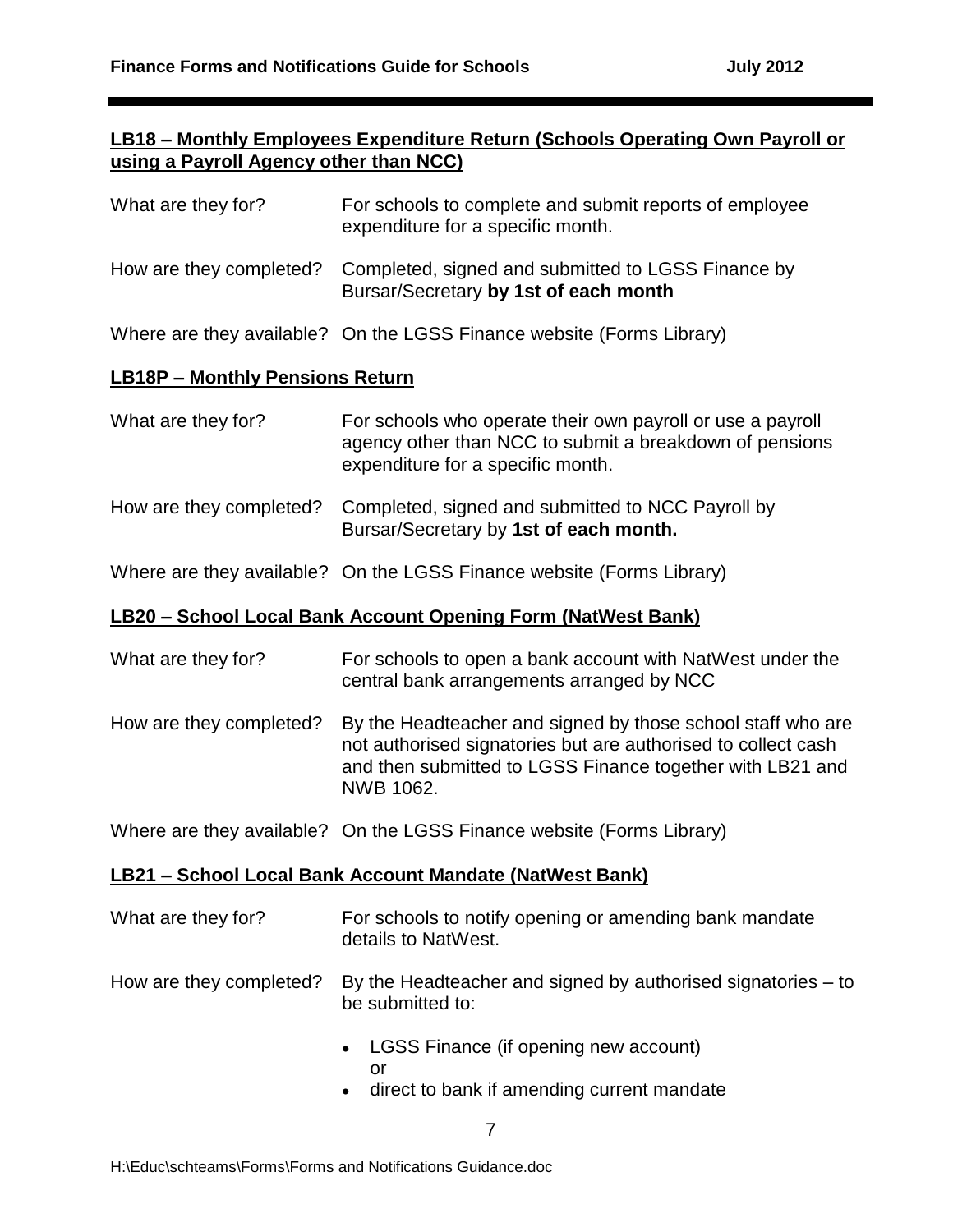Where are they available? On the LGSS Finance website (Forms Library)

#### **LB25 – Community Focused Schools - Year End Return**

| What are they for?      | For schools to complete a return of income and expenditure for<br>extended facilities showing details of the transactions for the<br>activities listed. |
|-------------------------|---------------------------------------------------------------------------------------------------------------------------------------------------------|
| How are they completed? | Completed and submitted to LGSS Finance by the<br>Bursar/Secretary on a defined date to be confirmed each<br>year.                                      |

Where are they available? Issued by email to selected schools.

#### **LB26 – SIMS to ERP Oracle Reconciliation**

| What are they for?      | For schools to check to see if the Income/Expenditure on SIMS<br>matches Oracle.                                                                                                                 |
|-------------------------|--------------------------------------------------------------------------------------------------------------------------------------------------------------------------------------------------|
| How are they completed? | Completed monthly within the school on receipt of the Oracle<br>reports and submitted to LGSS Finance by the<br>Bursar/Secretary with the FMS6 reports listed by 21st April<br>and 21st October. |

Where are they available? On the LGSS Finance website (Forms Library).

#### **LB26payroll – SIMS to ERP Oracle Reconciliation**

- What are they for? For schools who run their own payroll to check to see if the Income/Expenditure on SIMS matches Oracle.
- How are they completed? Completed monthly within the school on receipt of the Oracle reports and submitted to LGSS Finance by the Bursar/Secretary with the FMS6 reports listed by **21st April and 21st October.**

Where are they available? On the LGSS Finance website (Forms Library).

#### **LB30 - Notification of Change in Bank Details**

- What are they for? For schools notify changes ion bank details to LGSS..
- How are they completed? Giving a minimum of two months notice of the effective date, completed and submitted to LGSS Finance by the Bursar/Secretary.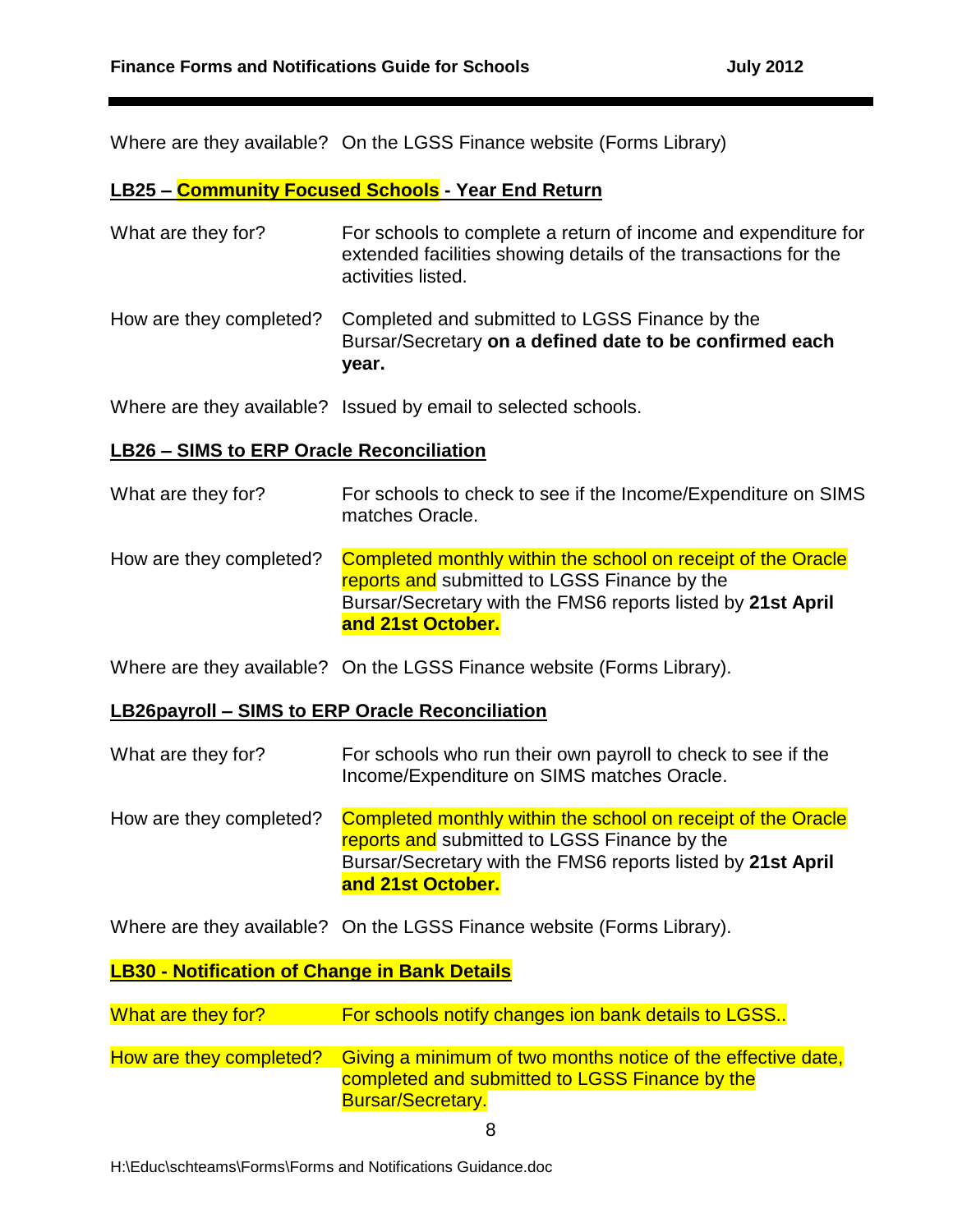Where are they available? On the LGSS Finance website (Forms Library).

## **NWB 1062 – Authorised Signatories Sheet**

| What are they for?                                      | For schools to notify authorised signatory details to NatWest.                                                   |
|---------------------------------------------------------|------------------------------------------------------------------------------------------------------------------|
| How are they completed?                                 | By the Headteacher and signed by authorised signatories $-$ to<br>be submitted to:                               |
|                                                         | • LGSS Finance (if opening new account)<br>or<br>• direct to bank if amending current authorised signatory list. |
|                                                         | Where are they available? From the LGSS Finance website (Forms Library)                                          |
| <u>SB1 – School Balances Return (electronic return)</u> |                                                                                                                  |

# What are they for? For schools to submit an electronic return to the local authority of their planned use of balance each year..

- How are they completed? By the Headteacher or School Business Manager and submitted to LGSS Finance.
- Where are they available? The link to the on-line form will be emailed to schools and published on the LGSS Finance website.

# **VIRE - Virement of School Budget Form**

| What are they for?      | For all schools to notify LGSS Finance when funds are being<br>moved from one budget account to another in order for Finance<br>to make the same adjustments on Oracle.                                                                                                          |
|-------------------------|----------------------------------------------------------------------------------------------------------------------------------------------------------------------------------------------------------------------------------------------------------------------------------|
|                         | Once the virement has been posted on the spreadsheet journal<br>by LGSS Finance staff, the virement form is retained in the<br>school file.                                                                                                                                      |
| How are they completed? | Completed, signed and submitted to LGSS Finance by the<br>Bursar/Secretary to include details of the amounts being<br>transferred to and from each account (plus and minus will<br>always balance), and confirmation of the date reported to or<br>agreed by the Governing Body. |

Where are they available? On the LGSS Finance website (Forms Library)